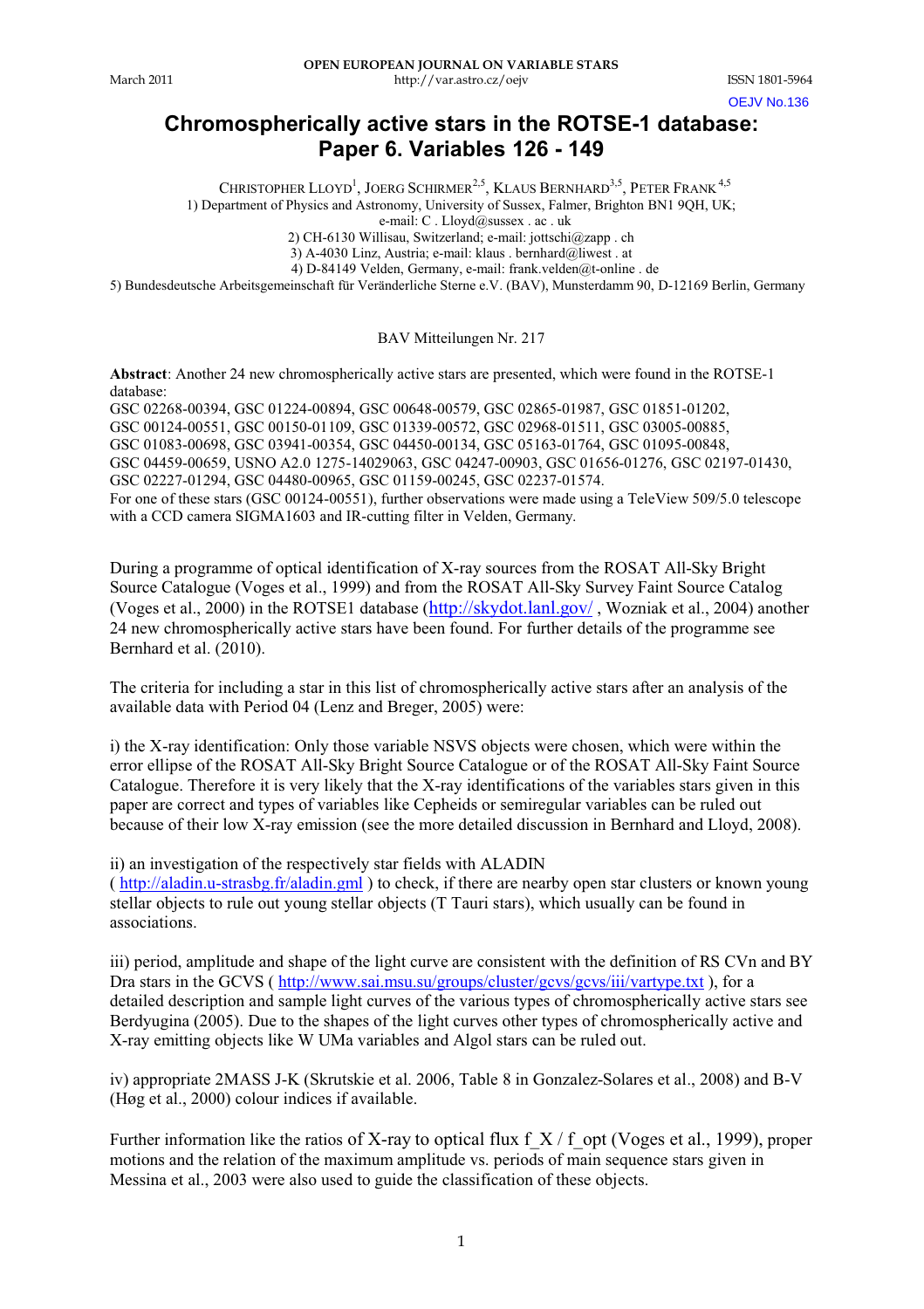The resulting list of variables contains with a very high likelihood chromospherically active stars of the types RS CVn or BY Dra, which have spectral types of F-K (these are mostly RS CVn systems, and a small number of FK Comae stars) and K-M (BY Dra variables).

The light variability of RS CVn and BY Dra variables is caused by axial rotation of a star with a variable degree of non-uniformity of the surface brightness (spots). Some of these variables may also be eclipsing systems. Secular variations of the light curves, which are typical for many RS CVn and BY Dra variables (see the detailed light curves below) can be explained by the existence of a longperiod stellar activity cycle similar to the 11-year solar activity cycle, during which the number and total area of spots on the star's surface vary.

The ROTSE-I telescope was operated without any filters so the quantum efficiency of the used CCD camera AP-10 camera makes the effective band most comparable to the Johnson R band (range in Table 1). The ranges are derived from the time span of the NSVS observations, due to secular variations (activity cycles) the full ranges could be somewhat larger. The values of the column "var" denote the extent of secular variations: "0" for no secular variation, "1" for weak secular variation, "2" for strong secular variation of amplitude and/or mean magnitude. The epochs are given for the minima as HJD-2450000, ASAS-3 V-data (http://www.astrouw.edu.pl/asas/?page=main) are used for the period analysis and the following figures when available (Pojmanski, 2002). Figures in brackets denote errors (sigma) in units of the last decimal.

Table 1: Positions, identifications and photometric data for the new chromospherically active stars

| No. GSC |  |  |  | RA (2000) Dec 1RXS Range (NSVS) Epoch (Min) Per. (d)                                          |  |               | var            | NSVS ID  |
|---------|--|--|--|-----------------------------------------------------------------------------------------------|--|---------------|----------------|----------|
|         |  |  |  | 126 02268-00394 00 17 00.97 +33 57 23.2 J001658.9+335733 11.15-11.35 1338.90 (2)              |  | 2.6227(4)     | $^{\circ}$     | 6328138  |
|         |  |  |  | 127 01224-00894 02 55 21.05 +15 39 23.2 J025521.3+153951 11.00-11.30 1466.6(4)                |  | 33.998(4)     | $\mathbf{1}$   | 9285542  |
|         |  |  |  | 128 00648-00579 03 08 25.98 +08 05 02.9 J030825.5+080528 13.10-13.45 1491.69(6)               |  | 6.647(3)      | $\mathbf{1}$   | 9310420  |
|         |  |  |  | 129 02865-01987 03 20 43.89 +39 23 48.8 J032043.5+392348 11.80-12.00 1515.6(1)                |  | 12,28(2)      | $\Omega$       | 4154174  |
|         |  |  |  | 130 01851-01202 05 20 59.63 +24 46 05.2 J052059.3+244603 12.20-12.45 1554.68(4)               |  | 4,4028(4)     | $\overline{1}$ | 6912950  |
|         |  |  |  | 131 00124-00551 05 45 17.70 +05 33 18.3 J054517.9+053348 12.00-12.25 1519.721(5) 0.55208(3) 2 |  |               |                | 12360584 |
|         |  |  |  | 132 00150-01109 06 31 02.15 +03 27 29.8 J063102.8+032726 11.35-11.50 1496.9(1)                |  | 18.29(5)      | <sup>-1</sup>  | 12493507 |
|         |  |  |  | 133 01339-00572 06 49 05.07 +19 59 53.4 J064907.0+195957 11.40-11.60 3295.8(1)                |  | 12,069(5)     | $\mathcal{L}$  | 9804990  |
|         |  |  |  | 134 02968-01511 07 58 45.24 +42 11 20.8 J075846.1+421151 12.20-12.45 1602.65(6)               |  | 6.110(2)      | 1              | 4730111  |
|         |  |  |  | 135 03005-00885 10 34 17.94 +41 01 04.6 J103419.7+410120 12.20-12.55 1295.68(6)               |  | 6.370(1)      | $\Omega$       | 4914505  |
|         |  |  |  | 136 01083-00698 19 57 53.02 +14 20 18.2 J195753.8+142034 10.95-11.15 3504.8(2)                |  | 27.573(5)     | $\mathcal{L}$  | 11335584 |
|         |  |  |  | 137 03941-00354 20 15 16.63 +56 10 05.6 J201518.9+560922 11.50-11.80 1353.777(4) 0.39675(1) 1 |  |               |                | 3224112  |
|         |  |  |  | 138 04450-00134 20 16 08.54 +70 53 56.3 J201609.9+705406 11.45-11.70 1404.6(1)                |  | 11,236(8)     | $\mathbf{1}$   | 1328748  |
|         |  |  |  | 139 05163-01764 20 23 35.17 -01 45 04.3 J202333.7-014502 10.75-10.90 2441.7(2)                |  | 26.08(8)      | $\overline{2}$ | 14210197 |
|         |  |  |  | 140 01095-00848 20 28 23.92 +11 31 11.0 J202823.9+113115 09.80-10.05 2784.834(5) 0.51034(7) 2 |  |               |                | 11384300 |
|         |  |  |  | 141 04459-00659 20 29 39.37 +73 54 34.4 J202935.2+735425 10.45-10.75 1413.66(3)               |  | $3.5722(3)$ 0 |                | 1337434  |
|         |  |  |  | 142 ---------- 20 38 06.23 +39 46 00.5 J203806.8+394554 12.45-12.70 1340.7(1)                 |  | 19.59(5)      | 1              | 5747643  |
|         |  |  |  | 143 04247-00903 20 57 30.15 +60 03 08.9 J205731.0+600316 10.95-11.15 1509.61(8)               |  | 8,24(1)       | $\mathbf{1}$   | 3308712  |
|         |  |  |  | 144 01656-01276 21 03 23.26 +19 30 55.8 J210324.7+193026 11.05-11.25 1397.7(1)                |  | 10.377(7)     | 1              | 11598855 |
|         |  |  |  | 145 02197-01430 21 41 16.75 +26 58 58.1 J214116.5+265900 09.20-09.40 4371.5(3)                |  | 36.8(2)       | $\mathcal{P}$  | 8776790  |
|         |  |  |  | 146 02227-01294 22 34 34.25 +27 07 46.0 J223432.2+270745 12.00-12.25 1353.7(1)                |  | 13.48(1)      | $\mathbf{1}$   | 8945309  |
|         |  |  |  | 147 04480-00965 22 36 15.95 +70 32 04.2 J223613.9+703206 10.40-10.65 1401.9(1)                |  | 15.38(1)      | $\mathbf{1}$   | 159689   |
|         |  |  |  | 148 01159-00245 22 50 24.02 +14 31 42.8 J225024.9+143141 10.25-10.55 4296.8(1)                |  | 18.11(1)      | $\mathcal{L}$  | 11826310 |
|         |  |  |  | 149 02237-01574 23 21 53.08 +23 16 56.3 J232153.8+231703 10.75-10.90 2871.7(2)                |  | 19.09(1)      | $\mathcal{P}$  | 8989195  |

#### **Light curves, folded light curves (with the period given above) and comments:**

Some of the following stars showed a clear variation of the shape of the light curves. Therefore the folded light curves are given for a distinct time period of time (described in figure as HJD 245 ....-....).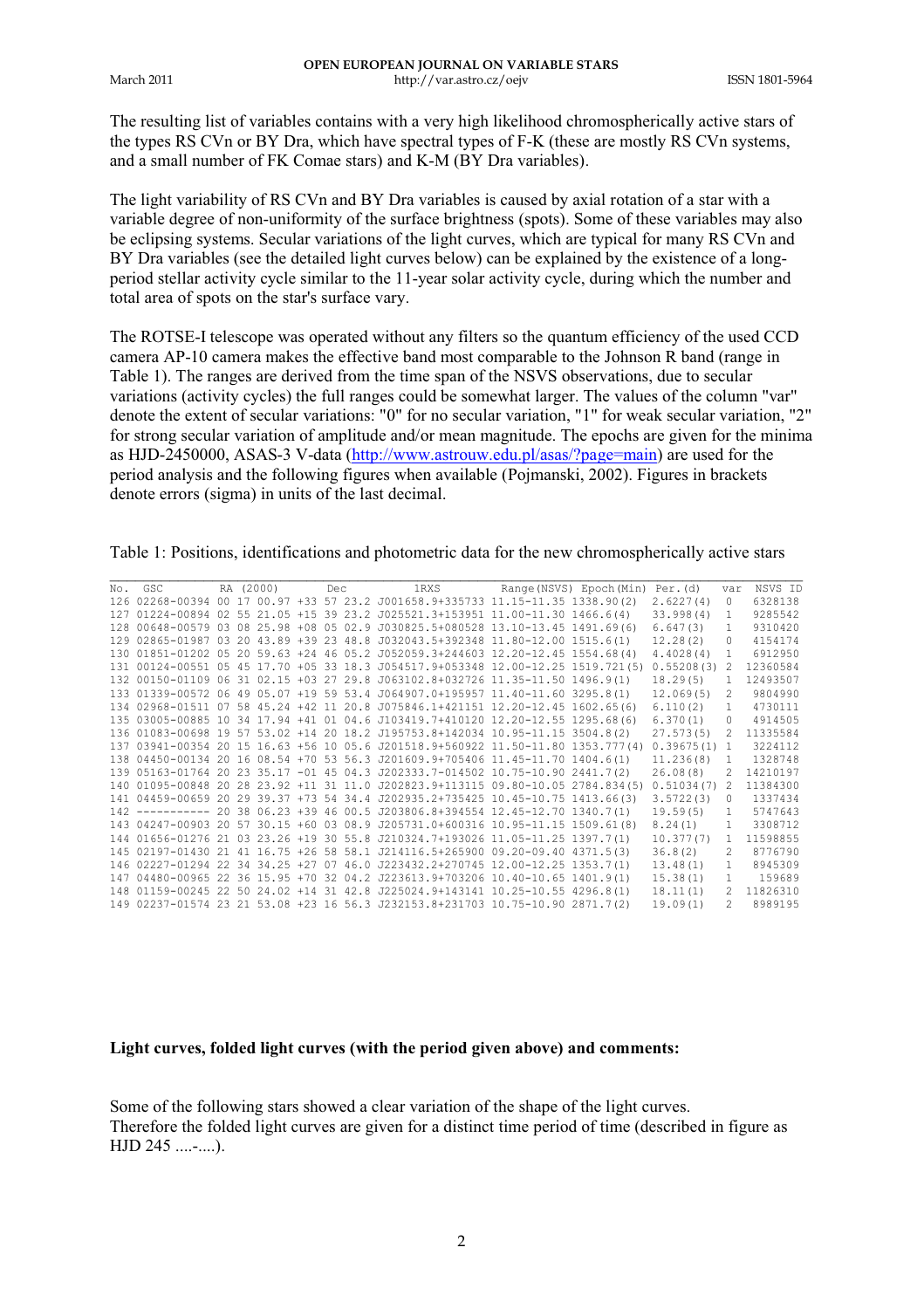## **No. 126: GSC 02268-00394**

Period: 2.6227(4) d NSVS data: http://skydot.lanl.gov/nsvs/star.php?num=6328138&mask=32004 2MASS J-K: 0.748 Johnson B-V=1.160 (derived from Tycho-2) Proper motion: pmRA: -20.14 mas/yr, pmDE: -14.30 mas/yr (Roeser et al., 2008) ROSAT: HR1=1.00, HR2=0.46 Likely RS CVn variable



# **No. 127: GSC 01224-00894**

Period: 33.998(4) d NSVS data: http://skydot.lanl.gov/nsvs/star.php?num=9285542&mask=32004 2MASS J-K: 0.843 Johnson B-V=1.004 (derived from Tycho-2) Proper motion: pmRA: 6.28 mas/yr, pmDE: -5.62 mas/yr (Roeser et al., 2008) ROSAT: HR1=0.88, HR2=0.41 Known variable: type EA (Pojmanski, 2002) Likely RS CVn variable

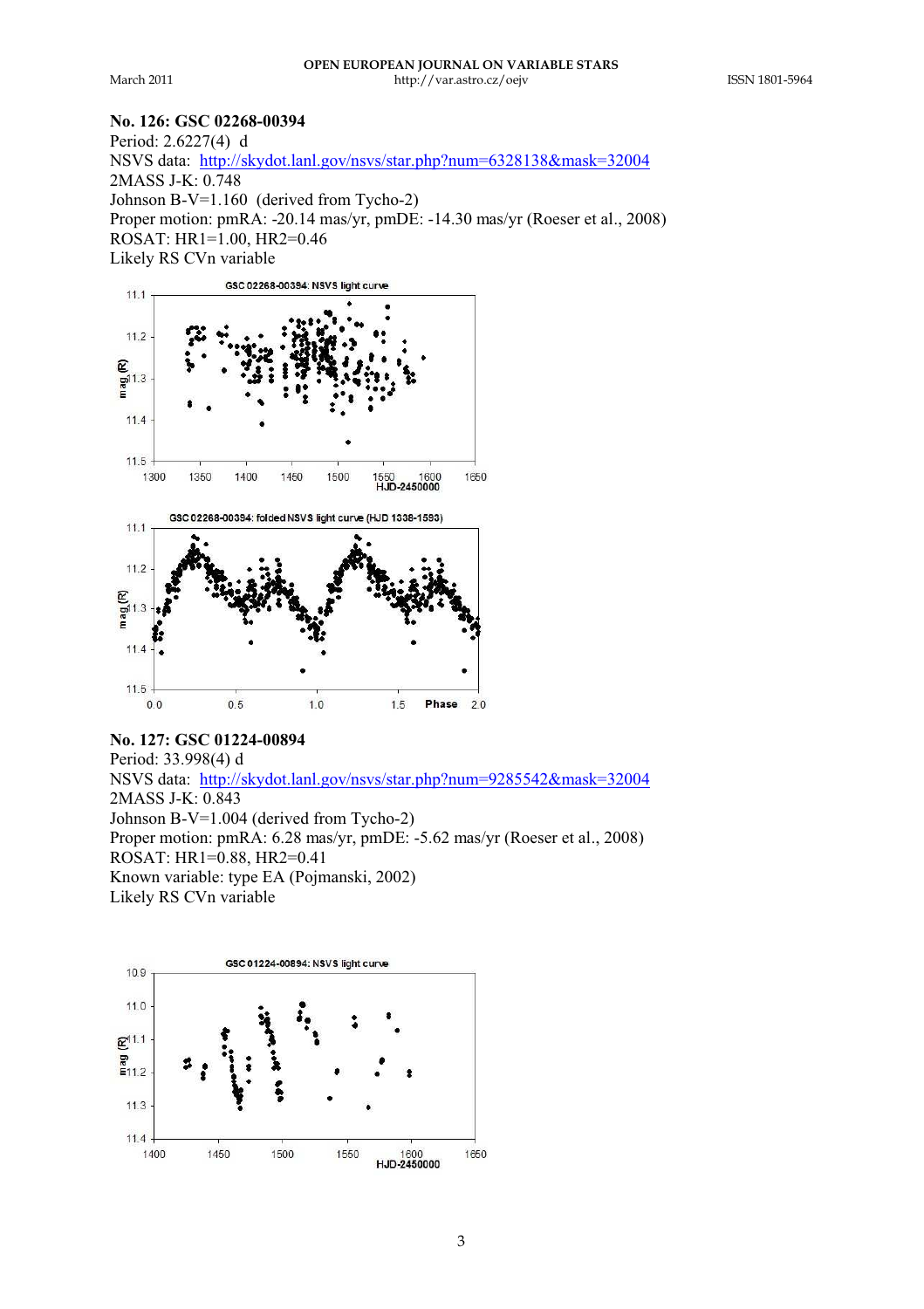

# **No. 128: GSC 00648-00579**

Period: 6.647(3) d NSVS data: http://skydot.lanl.gov/nsvs/star.php?num=9310420&mask=32004 2MASS J-K: 0.884 Proper motion: pmRA: -16.25 mas/yr, pmDE: -11.80 mas/yr (Roeser et al., 2008) ROSAT: HR1=1.00, HR2=1.00

Known variable: type Cep (http://hal.physast.uga.edu/~jss/nsvs/) Probably a BY Dra variable

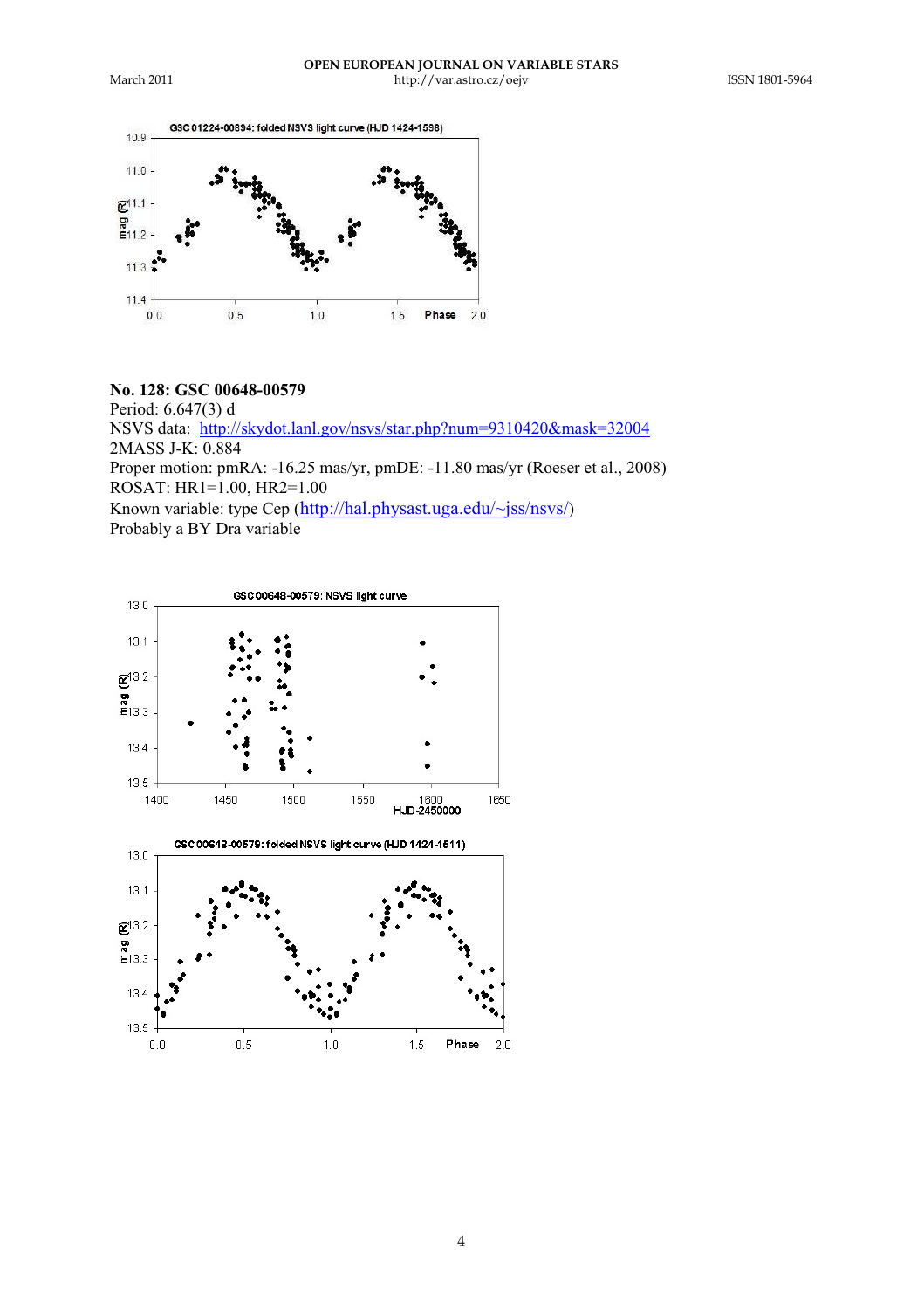# **No. 129: GSC 02865-01987**

Period: 12.28(2) d NSVS data: http://skydot.lanl.gov/nsvs/star.php?num=4154174&mask=32004 2MASS J-K: 0.790 Proper motion: pmRA: 1.66 mas/yr, pmDE: -9.45 mas/yr (Roeser et al., 2008) ROSAT: HR1=1.00, HR2= 0.92 Likely RS CVn variable



## **No. 130: GSC 01851-01202**

Period: 4.4028(4) d NSVS data: http://skydot.lanl.gov/nsvs/star.php?num=6912950&mask=32004 2MASS J-K: 0.880 Proper motion: pmRA:1.14 mas/yr, pmDE: -12.72 mas/yr (Roeser et al., 2008) ROSAT: HR1= 1.00, HR2=0.88 Probably a BY Dra variable

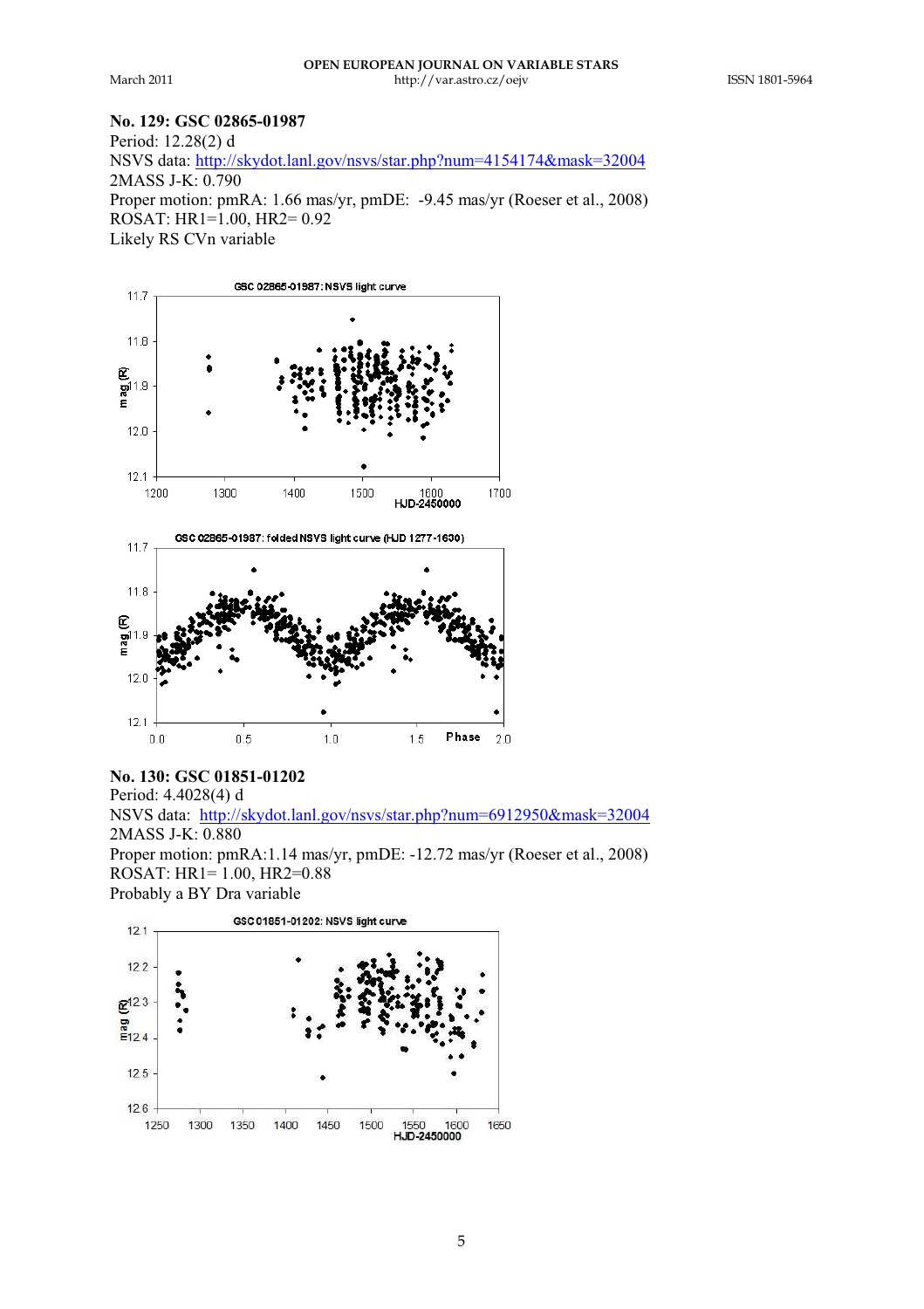

## **No. 131: GSC 00124-00551**

Period: 0.55208(3) d NSVS data: http://skydot.lanl.gov/nsvs/star.php?num=12360584&mask=32004 2MASS J-K: 0.541 Proper motion: pmRA: -5.95 mas/yr, pmDE: -1.96 mas/yr (Roeser et al., 2008) ROSAT: HR1=1.00, HR2=0.91 Likely RS CVn variable



Because of the large scatter of the NSVS data own observations (P.F.) were made in three nights between JD 2455578 and 2455600 to study the variation of the variable more in detail. Therefore a TeleView 509/5.0 telescope with a CCD-camera SIGMA1603 was used in combination with a IR cutting filter. The comparison star was GSC 124 583, the check star was GSC 124 1171.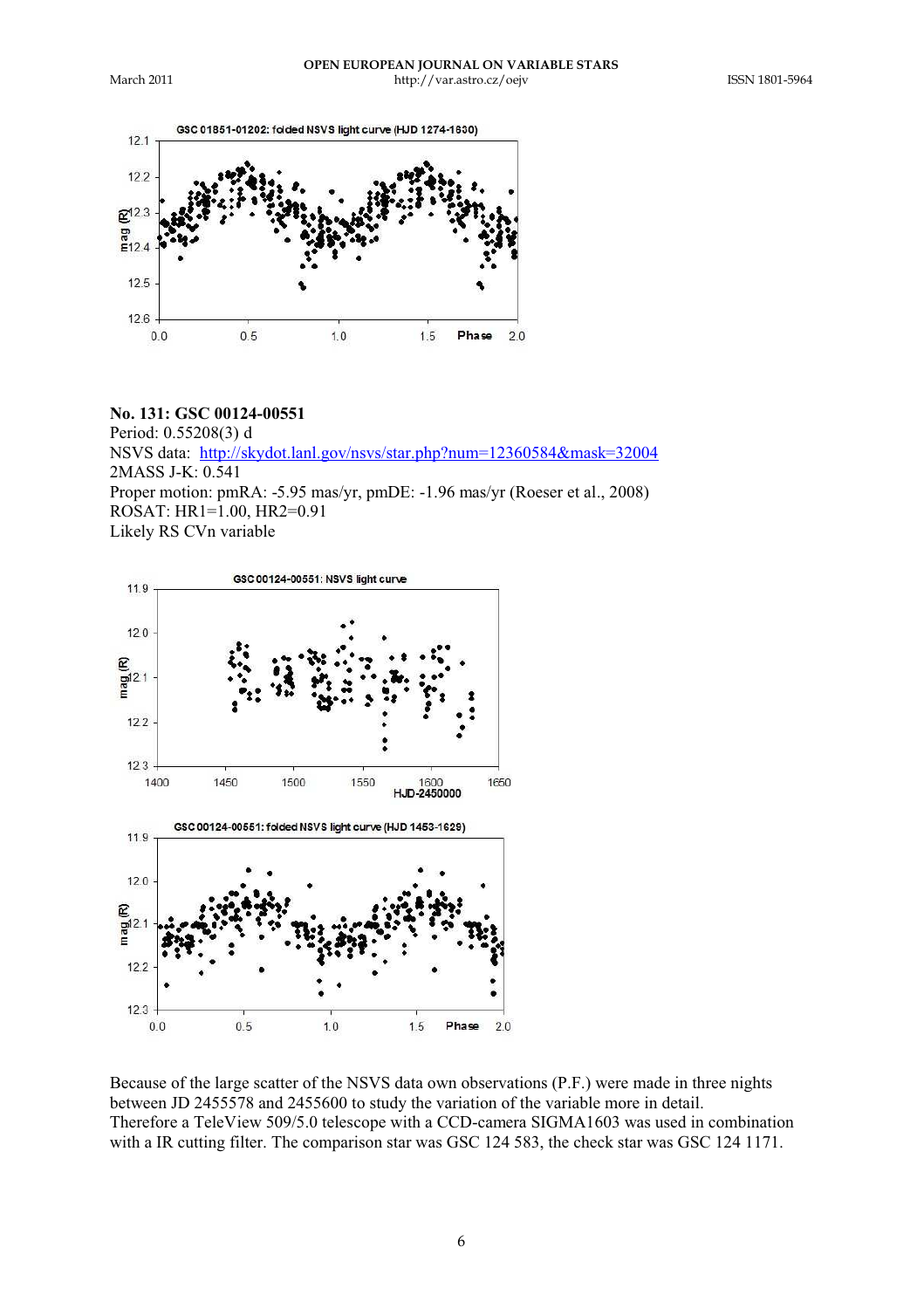



These observations confirmed the ephemeris derived from the NSVS data and showed, that a large part of the scatter of the folded NSVS light curve is likely due to secular variations of the light curve.

#### **No. 132: GSC 00150-01109**

Period: 18.29(5) d NSVS data: http://skydot.lanl.gov/nsvs/star.php?num=12493507&mask=32004 2MASS J-K: 0.752 Johnson B-V=0.968 (derived from Tycho-2) Proper motion: pmRA: -1.42 mas/yr, pmDE: -14.70 mas/yr (Roeser et al., 2008) ROSAT: HR1=1.00, HR2= -0.70 Known variable: type L (Benko and Csubry, 2007) Likely RS CVn variable

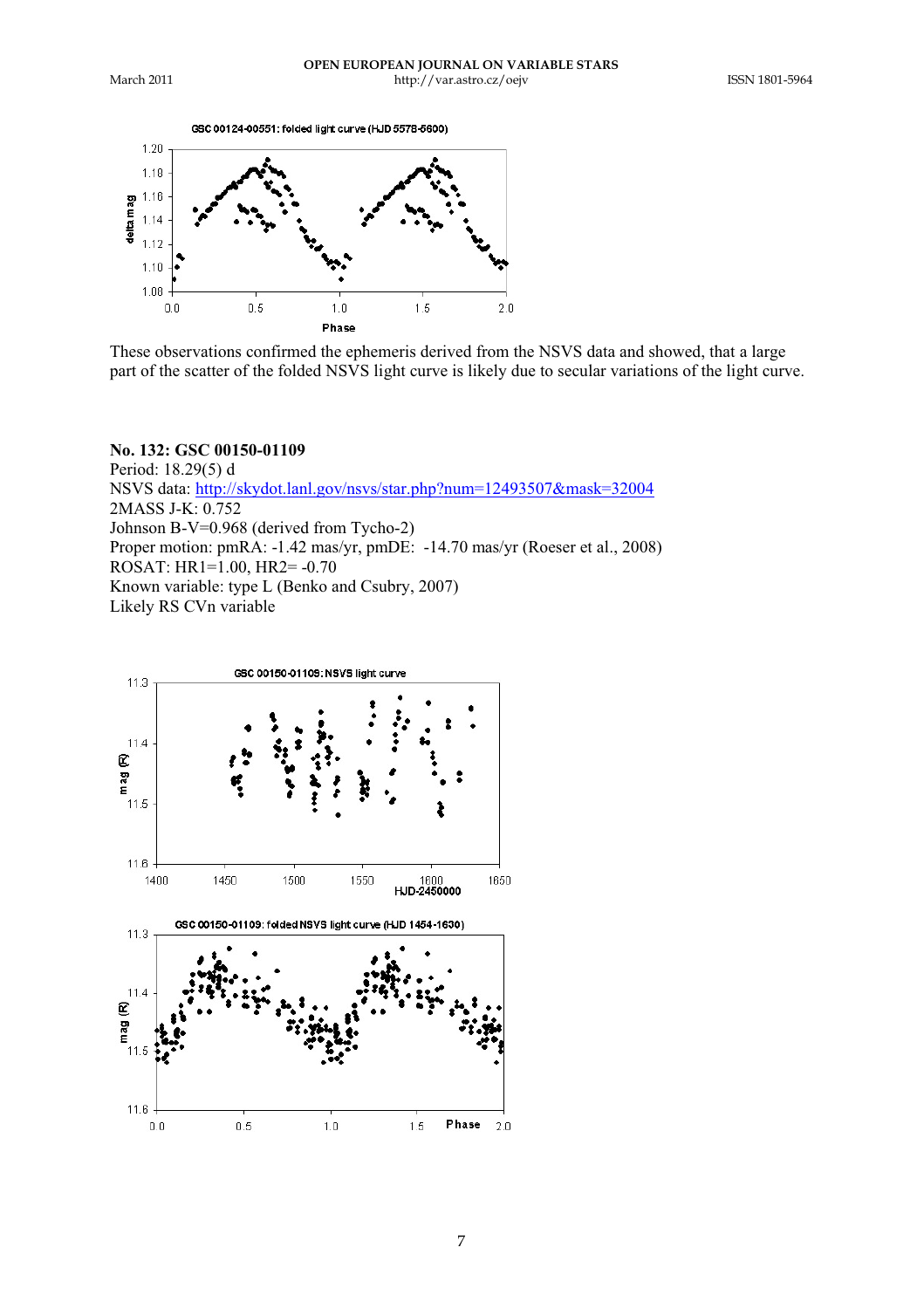#### **No. 133: GSC 01339-00572**

Period: 12.069(5) d NSVS data: http://skydot.lanl.gov/nsvs/star.php?num=9804990&mask=32004 2MASS J-K: 0.719 Johnson B-V=0.986 (derived from Tycho-2) Proper motion: pmRA: -5.22 mas/yr, pmDE: -7.77 mas/yr (Roeser et al., 2008) ROSAT: HR1=0.58, HR2=-0.24 Likely RS CVn variable

![](_page_7_Figure_5.jpeg)

#### **No. 134: GSC 02968-01511**

Period: 6.110(2) d NSVS data: http://skydot.lanl.gov/nsvs/star.php?num=4730111&mask=32004 2MASS J-K: 0.649

Proper motion: pmRA: 5.44 mas/yr, pmDE: -5.69 mas/yr (Roeser et al., 2008) Likely RS CVn variable

![](_page_7_Figure_9.jpeg)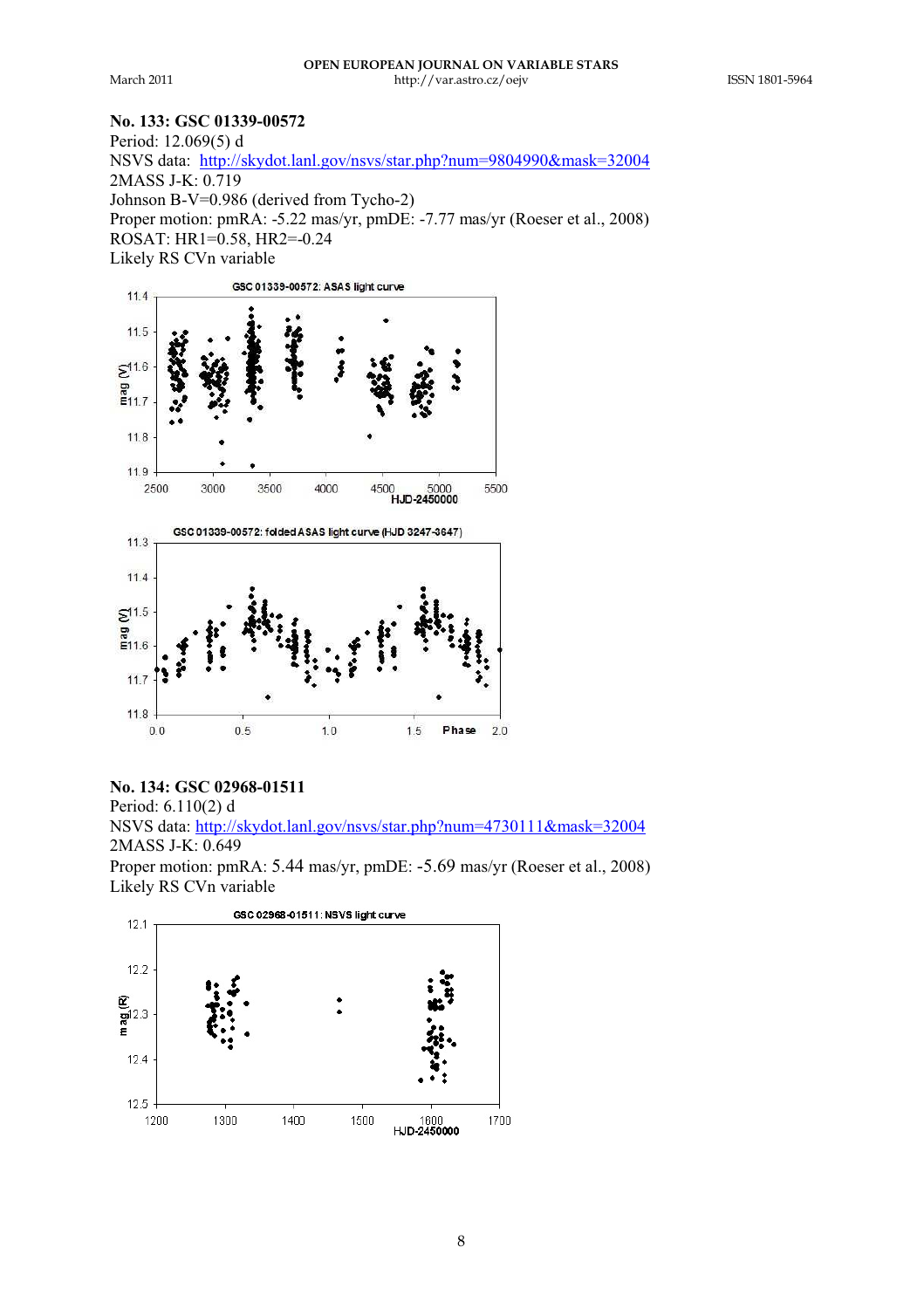![](_page_8_Figure_3.jpeg)

#### **No. 135: GSC 03005-00885**

Period: 6.370(1) d NSVS data: http://skydot.lanl.gov/nsvs/star.php?num=4914505&mask=32004 2MASS J-K: 0.680 Proper motion: pmRA: -0.42 mas/yr, pmDE: -8.17 mas/yr (Roeser et al., 2008) ROSAT: HR1= -0.02, HR2= -0.18, Known variable: type EB ( $\frac{http://hal.physast.uga.edu/~jss/nsvs/)}{}$ Likely RS CVn variable

![](_page_8_Figure_6.jpeg)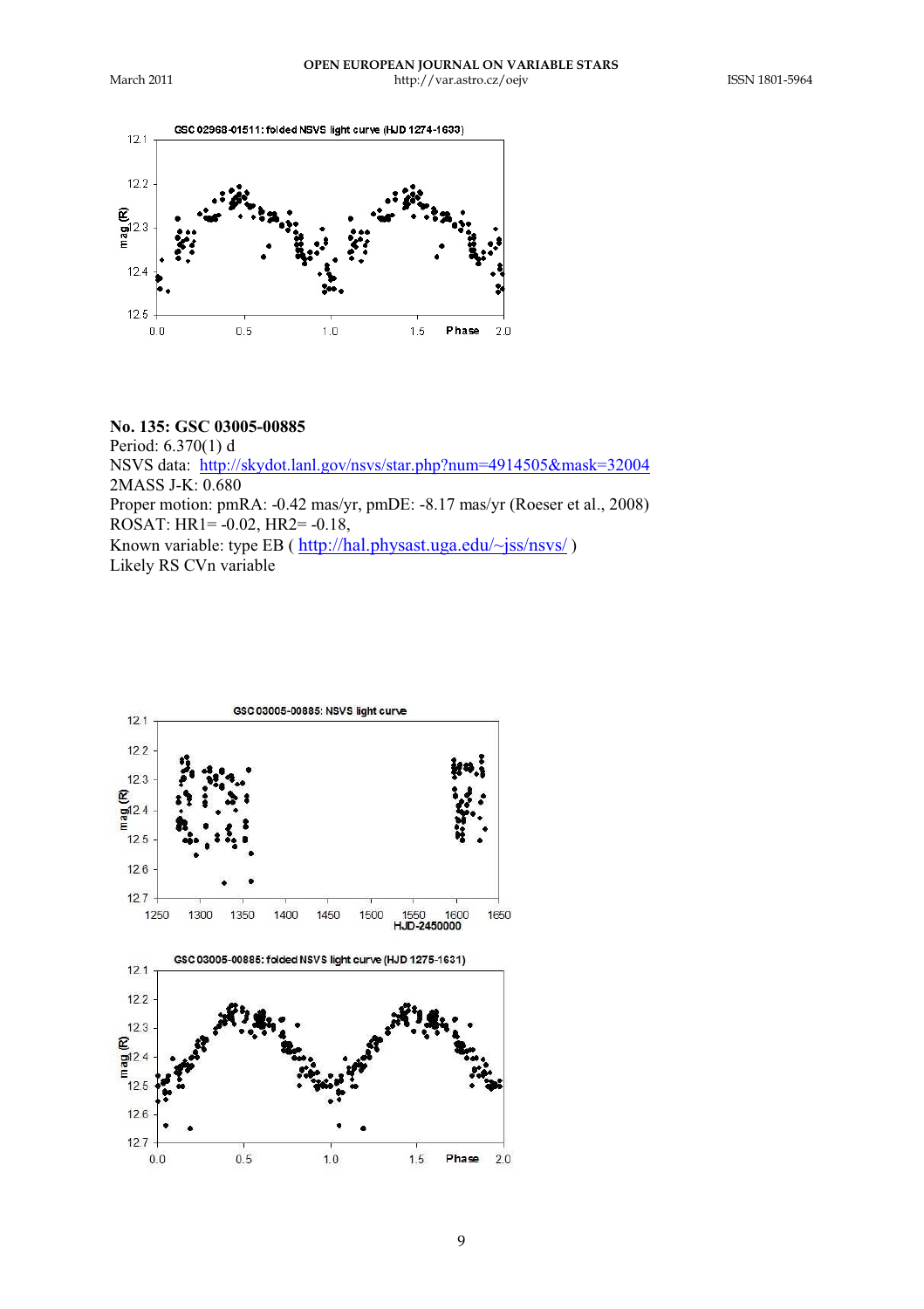#### **No. 136: GSC 01083-00698**

Period: 27.573(5) d

NSVS data: http://skydot.lanl.gov/nsvs/star.php?num=11335584&mask=32004 2MASS J-K: 0.749 Johnson B-V=1.155 (derived from Tycho-2) Proper motion: pmRA: 9.95 mas/yr, pmDE: -17.14 mas/yr (Roeser et al., 2008) ROSAT: HR1= 0.61, HR2=0.31, fxfopt=-2.51 Likely RS CVn variable

![](_page_9_Figure_6.jpeg)

## **No. 137: GSC 03941-00354** Period: 0.39675(1) d NSVS data: http://skydot.lanl.gov/nsvs/star.php?num=3224112&mask=32004 2MASS J-K: 0.192 Johnson B-V=0.365 (derived from Tycho-2) Proper motion: pmRA : -2.58 mas/yr, pmDE: -7.04 mas/yr (Roeser et al., 2008) ROSAT: HR1=0.92, HR2= 0.66, fxfopt=-2.18 Known variable: type RR ( http://hal.physast.uga.edu/~jss/nsvs/ ) Likely RS CVn variable

![](_page_9_Figure_8.jpeg)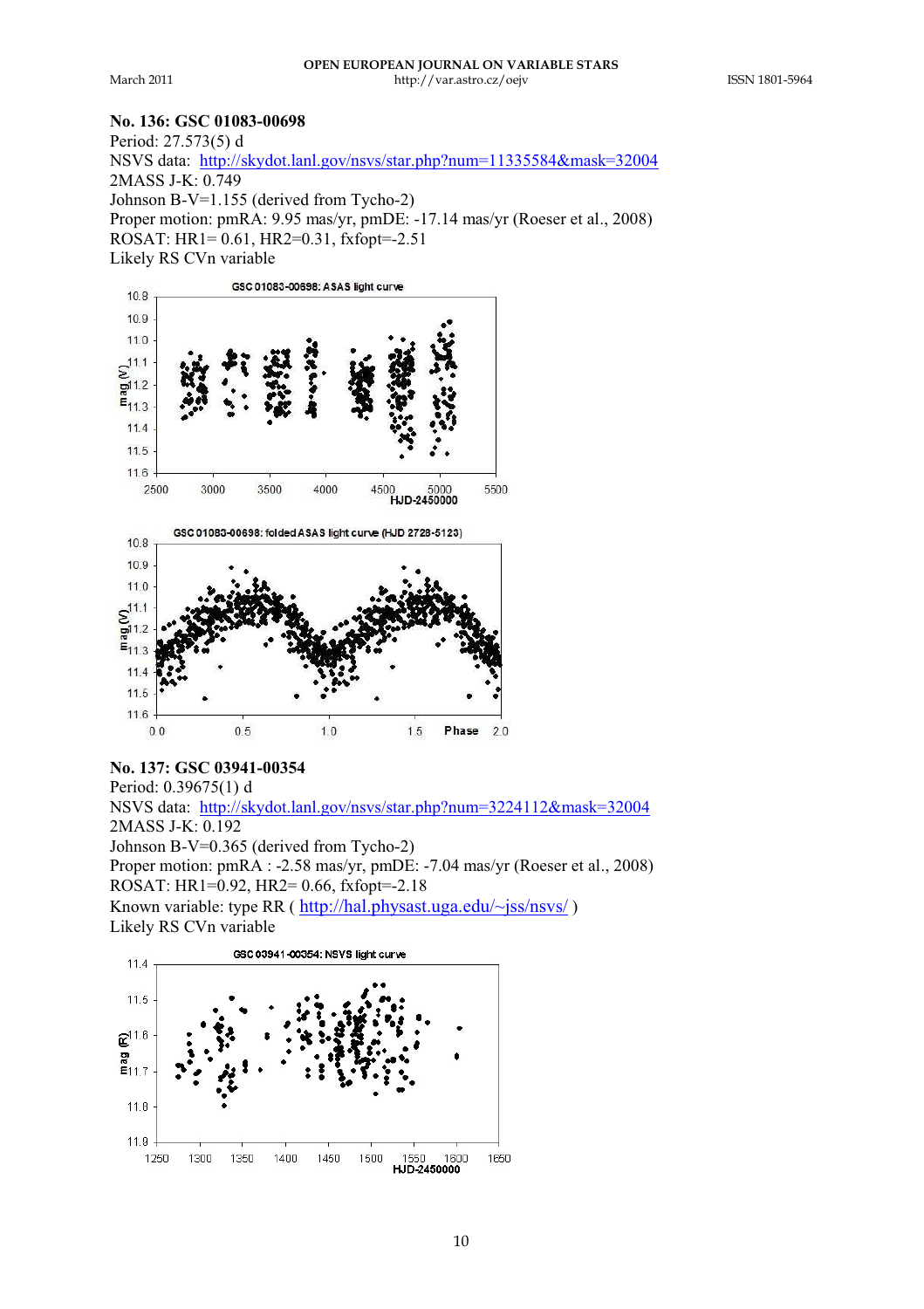![](_page_10_Figure_3.jpeg)

# **No. 138: GSC 04450-00134**

Period: 11.236(8) d NSVS data: http://skydot.lanl.gov/nsvs/star.php?num=1328748&mask=32004 2MASS J-K: 0.866 Proper motion: pmRA: 5.01 mas/yr, pmDE: 1.41 mas/yr (Roeser et al., 2008) ROSAT: HR1= 0.99, HR2=0.18, fxfopt=-2.12 Probably a BY Dra variable

![](_page_10_Figure_6.jpeg)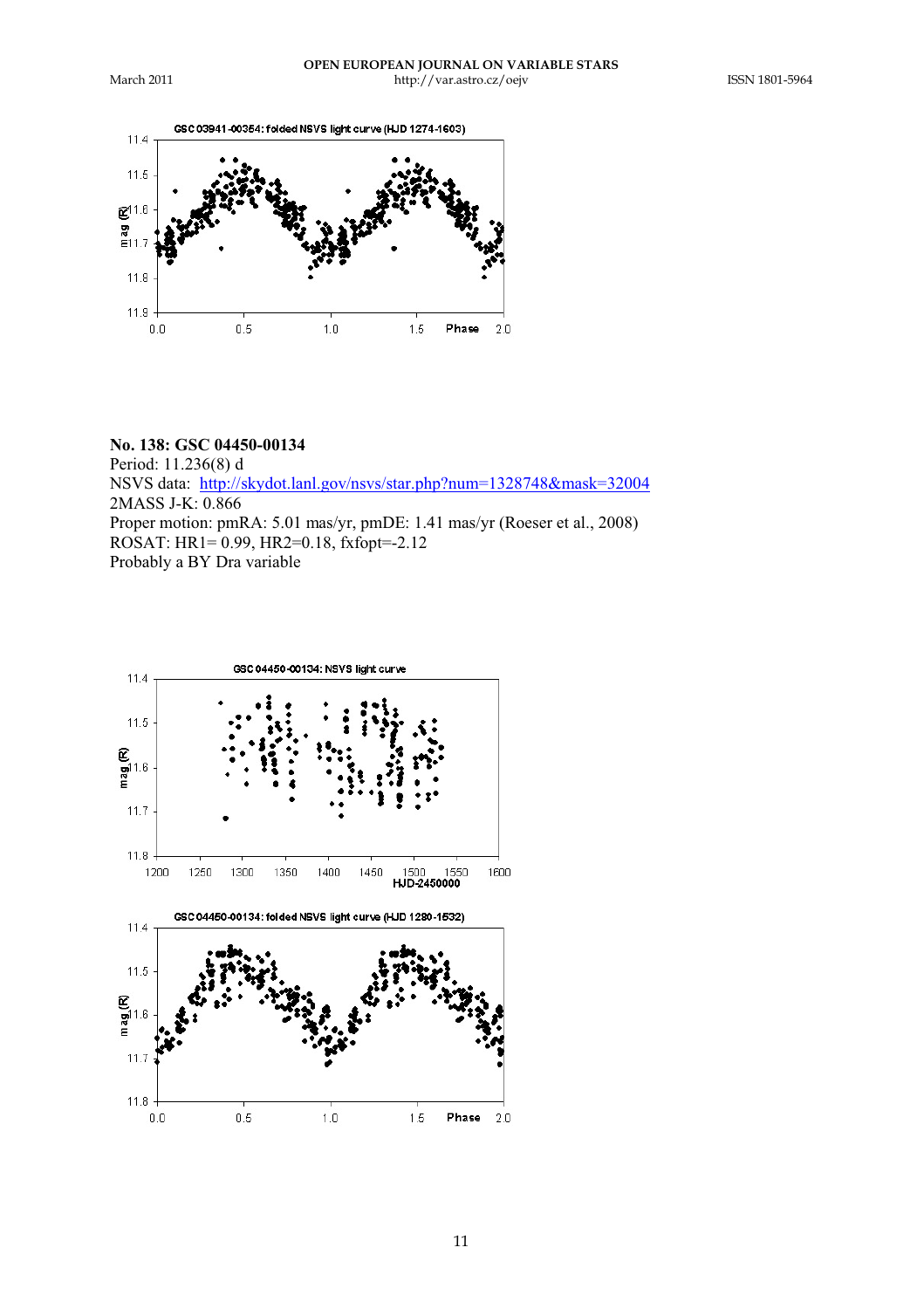## **No. 139: GSC 05163-01764**

Period: 26.08(8) d NSVS data: http://skydot.lanl.gov/nsvs/star.php?num=14210197&mask=32004 2MASS J-K: 0.712 Johnson B-V=1.327 (derived from Tycho-2) Proper motion: pmRA: -20.57 mas/yr, pmDE: -23.19 mas/yr (Roeser et al., 2008) ROSAT: HR1= 0.32, HR2=0.40 Known variable: type Misc (Pojmanski, 2002) Likely RS CVn variable

![](_page_11_Figure_5.jpeg)

## **No. 140: GSC 01095-00848**

Period: 0.51034(7) d NSVS data: http://skydot.lanl.gov/nsvs/star.php?num=11384300&mask=32004 2MASS J-K: 0.474 Johnson B-V=0.586 (derived from Tycho-2) Proper motion: pmRA: 5.85 mas/yr, pmDE: -32.74 mas/yr (Roeser et al., 2008) ROSAT: HR1=0.39, HR2=0.29, fxfopt=-2.74 Known variable: type ESD/EC (Pojmanski, 2002) Likely RS CVn variable

![](_page_11_Figure_8.jpeg)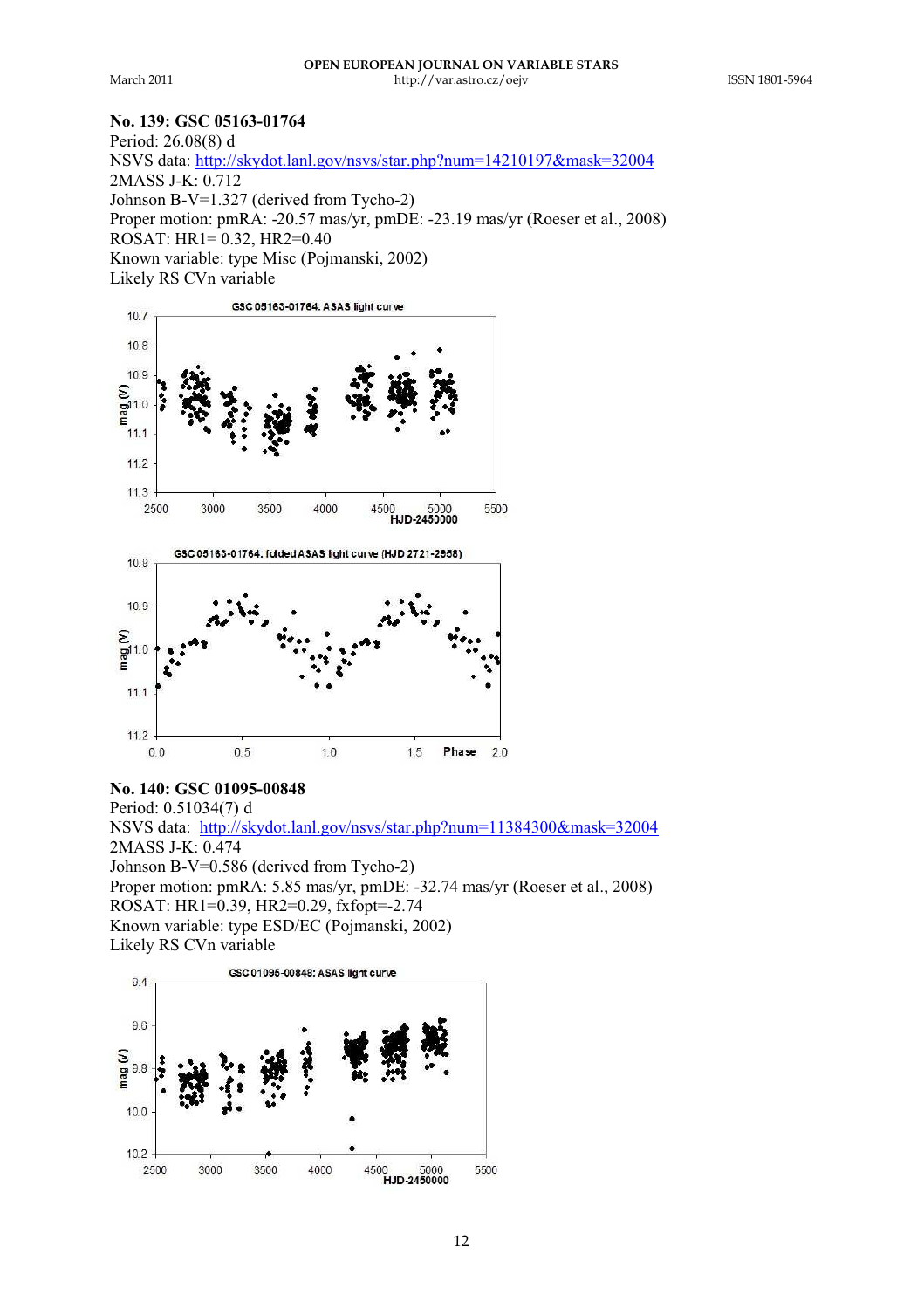![](_page_12_Figure_3.jpeg)

#### **No. 141: GSC 04459-00659**

Period: 3.5722(3) d NSVS data: http://skydot.lanl.gov/nsvs/star.php?num=1337434&mask=32004 2MASS J-K: 0.747 Johnson B-V=1.031 (derived from Tycho-2) Proper motion: pmRA: 43.87 mas/yr, pmDE: -17.69 mas/yr (Roeser et al., 2008) ROSAT: HR1= 0.15, HR2= 0.13, fxfopt=-2.12 Known variable: type Cep ( http://hal.physast.uga.edu/~jss/nsvs/ ) Likely RS CVn variable

![](_page_12_Figure_6.jpeg)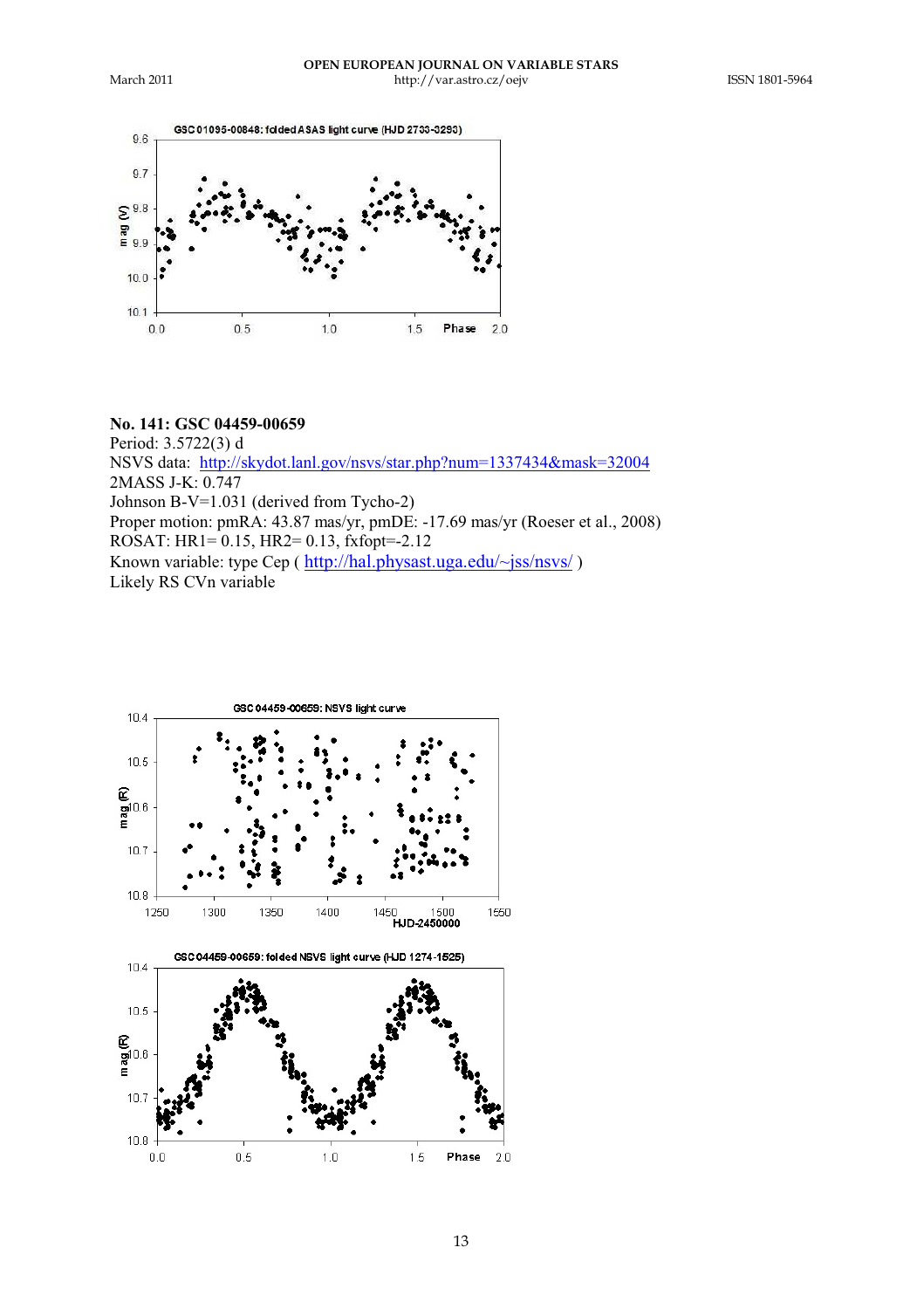#### **No. 142: USNO A2.0 1275-14029063** Period: 19.59(5) d

NSVS data: http://skydot.lanl.gov/nsvs/star.php?num=5747643&mask=32004 2MASS J-K: 0.691 ROSAT: HR1=0.75, HR2= 0.01 Likely RS CVn variable

![](_page_13_Figure_5.jpeg)

# **No. 143: GSC 04247-00903**

Period: 8.24(1) d NSVS data: http://skydot.lanl.gov/nsvs/star.php?num=3308712&mask=32004 2MASS J-K: 0.652 Johnson B-V=0.972 (derived from Tycho-2) Proper motion: pmRA: 21.29 mas/yr, pmDE: 1.12 mas/yr (Roeser et al., 2008) ROSAT: HR1=0.71, HR2= 0.00, fxfopt=-2.58 Likely RS CVn variable

![](_page_13_Figure_8.jpeg)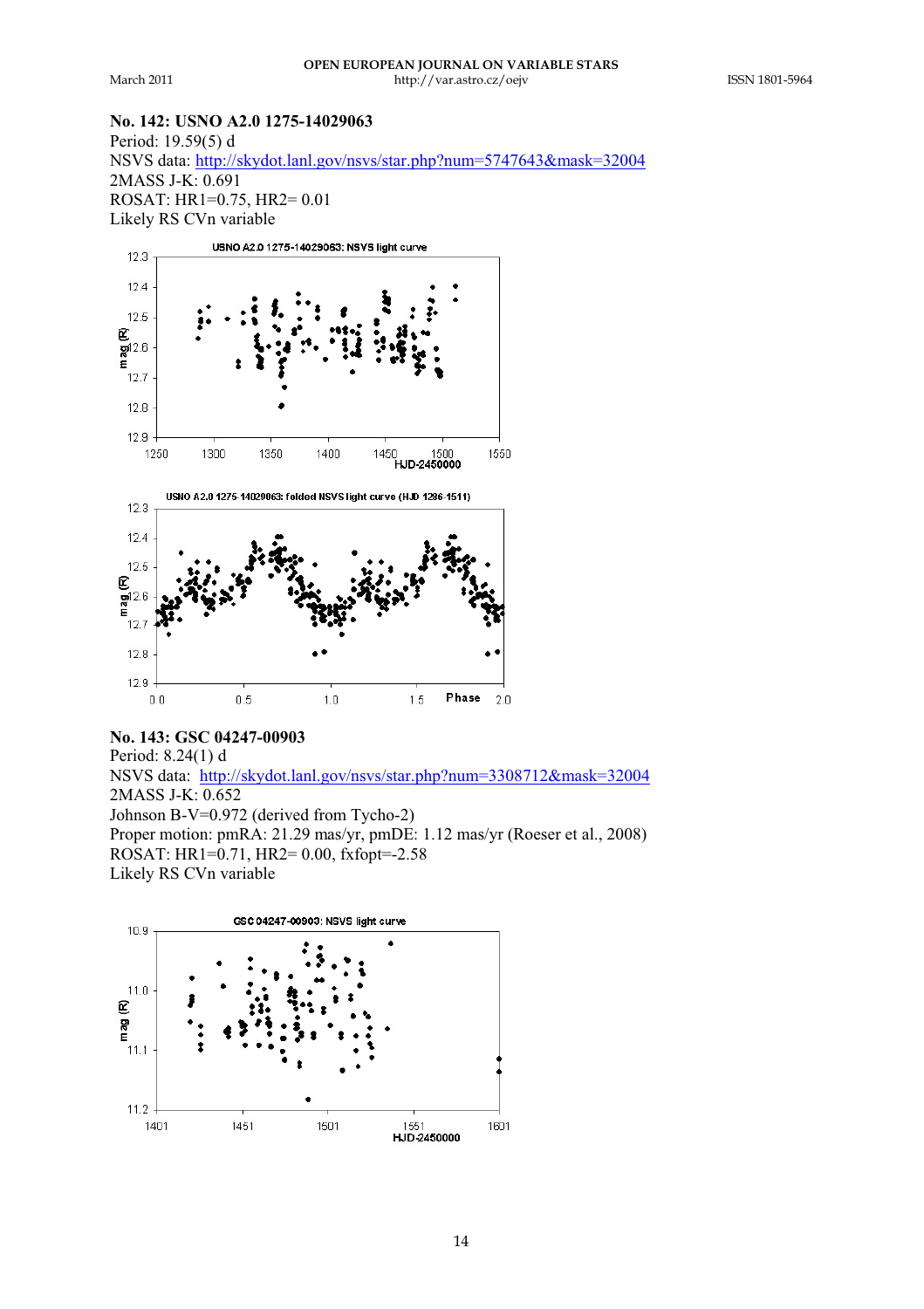![](_page_14_Figure_3.jpeg)

## **No. 144: GSC 01656-01276**

Period: 10.377(7) d NSVS data: http://skydot.lanl.gov/nsvs/star.php?num=11598855&mask=32004 2MASS J-K: 0.771 Johnson B-V=0.781 (derived from Tycho-2) Proper motion: pmRA: 12.05 mas/yr, pmDE: -14.26 mas/yr (Roeser et al., 2008) ROSAT: HR1=0.62, HR2=0.48, fxfopt=-2.40 Known variable: type DCEP-FU (Pojmanski, 2002) Likely RS CVn variable

![](_page_14_Figure_6.jpeg)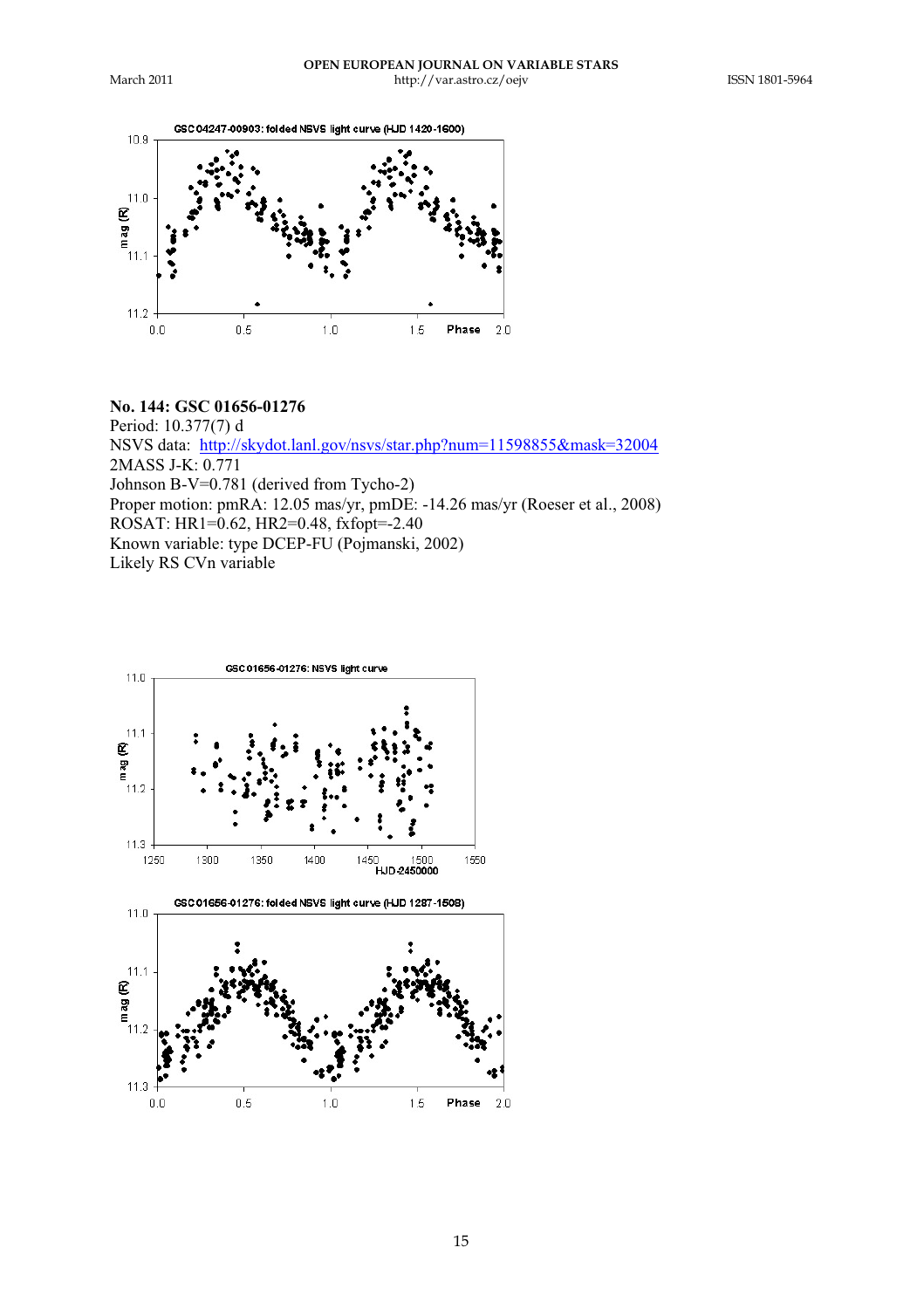## **No. 145: GSC 02197-01430**

Period: 36.8(2) d NSVS data: http://skydot.lanl.gov/nsvs/star.php?num=8776790&mask=32004 2MASS J-K: 0.683 Johnson B-V=1.041 (derived from Tycho-2) Proper motion: pmRA: 2.91 mas/yr, pmDE: 0.14 mas/yr (Roeser et al., 2008) ROSAT: HR1=0.88, HR2=0.29, fxfopt=-2.90 Known variable: type Misc (Pojmanski, 2002) Likely RS CVn variable

![](_page_15_Figure_5.jpeg)

**No. 146: GSC 02227-01294** Period: 13.48(1) d NSVS data: http://skydot.lanl.gov/nsvs/star.php?num=8945309&mask=32004 2MASS J-K: 0.644 Johnson B-V=0.538 (derived from Tycho-2) Proper motion: pmRA: -9.80 mas/yr, pmDE: -0.73 mas/yr (Roeser et al., 2008) ROSAT: HR1=1.00, HR2=1.00 Likely RS CVn variable

![](_page_15_Figure_7.jpeg)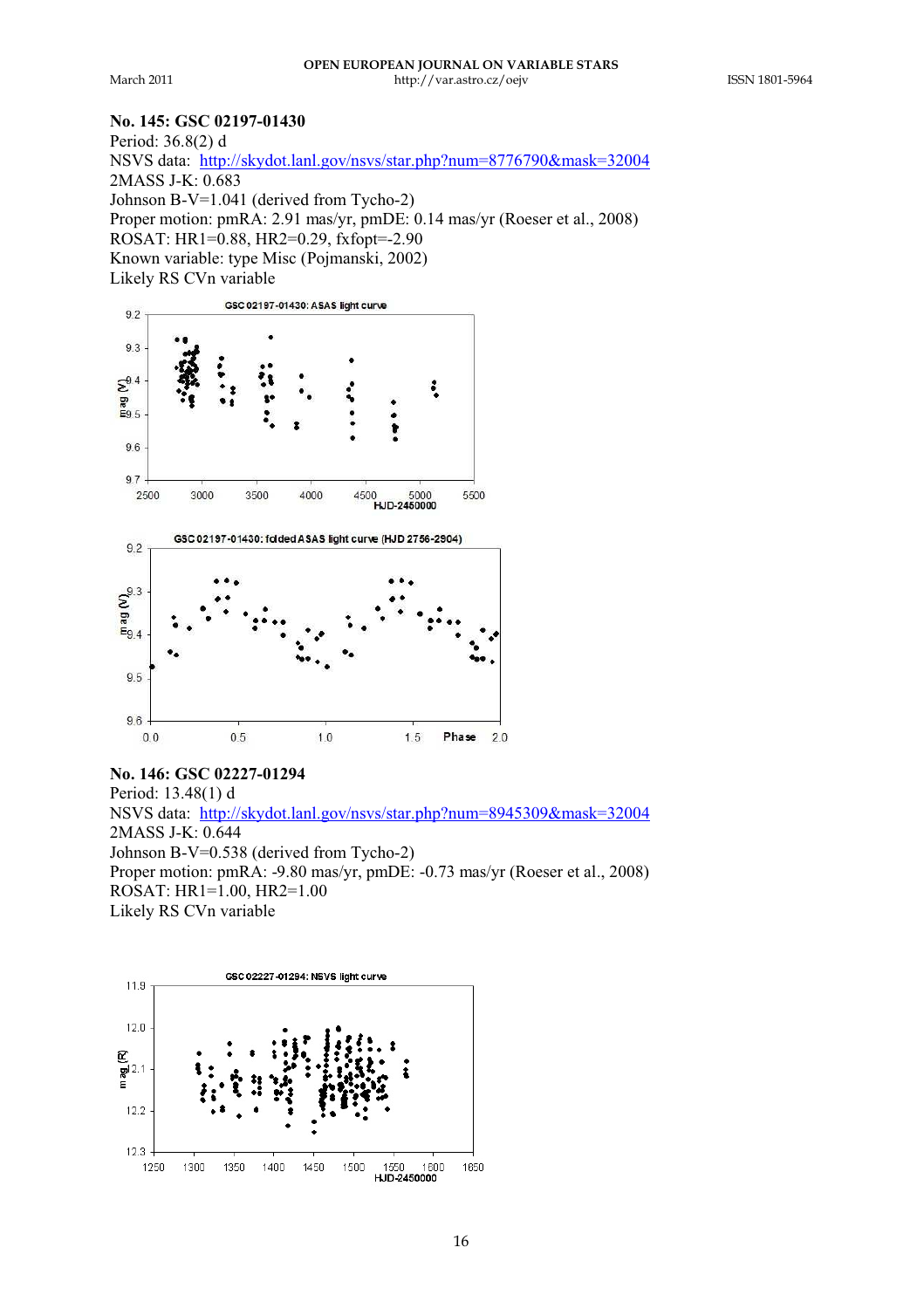![](_page_16_Figure_3.jpeg)

#### **No. 147: GSC 04480-00965**

Period: 15.38(1) d NSVS data: http://skydot.lanl.gov/nsvs/star.php?num=159689&mask=32004 2MASS J-K: 0.722 Johnson B-V=0.932 (derived from Tycho-2) Proper motion: pmRA: 21.52 mas/yr, pmDE: 23.35 mas/yr (Roeser et al., 2008) ROSAT: HR1= 0.70, HR2=0.11, fxfopt=-2.40 Likely RS CVn variable

![](_page_16_Figure_6.jpeg)

 $1.0$ 

 $1.5\,$ 

 $0.5\,$ 

 $0.0\,$ 

 $2.0$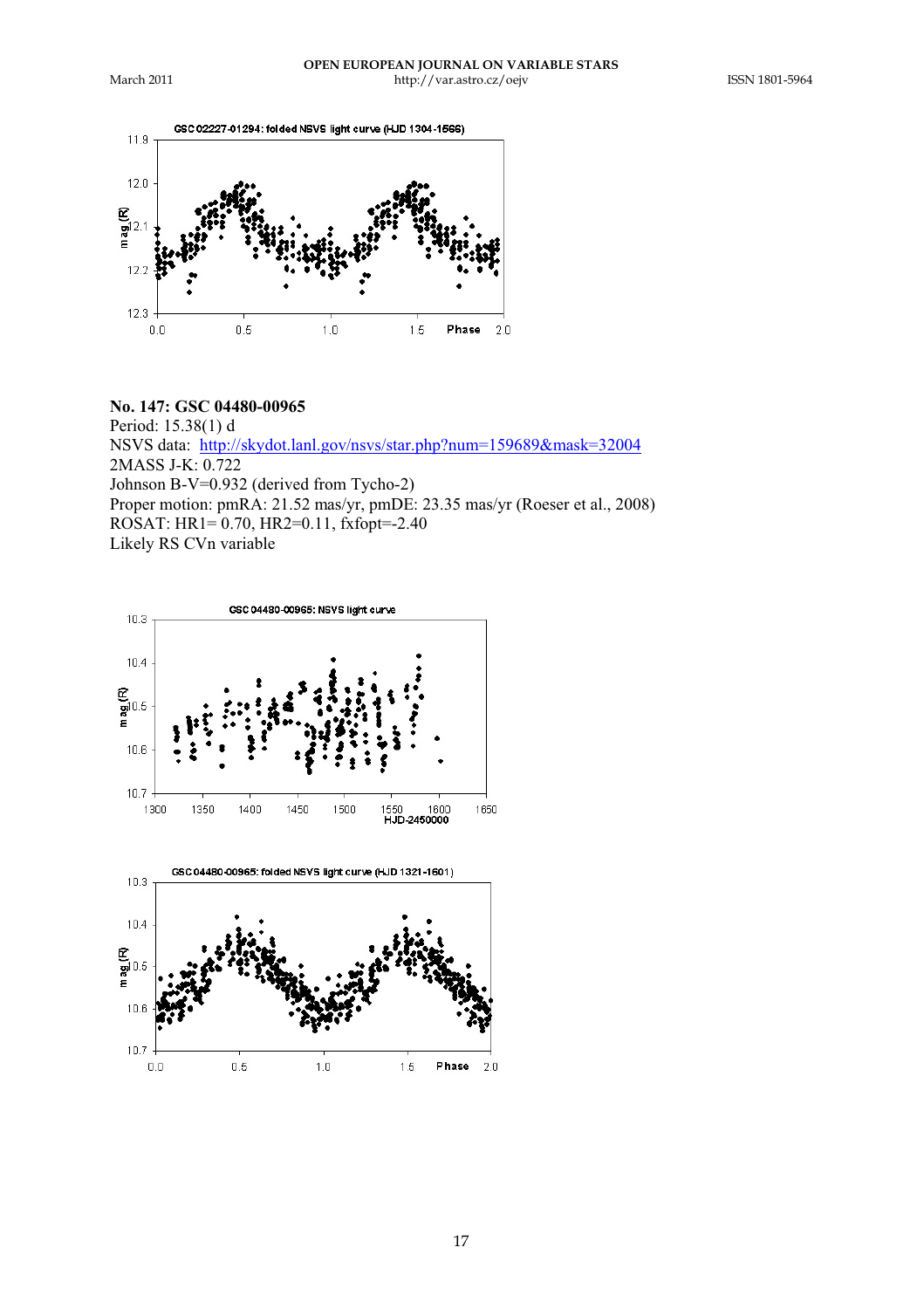## **No. 148: GSC 01159-00245**

Period: 18.11(1) d NSVS data: http://skydot.lanl.gov/nsvs/star.php?num=11826310&mask=32004 2MASS J-K: 0.707 Johnson B-V=1.122 (derived from Tycho-2) Proper motion: pmRA: -12.16 mas/yr, pmDE: -47.92 mas/yr (Roeser et al., 2008) ROSAT:  $HR1 = 0.69$ ,  $HR2 = 0.25$ ,  $fxfont = -2.46$ Spectral type: K1e (Skiff, 2010) Known variable: type LPV ( http://hal.physast.uga.edu/~jss/nsvs/ ) Likely RS CVn variable

![](_page_17_Figure_5.jpeg)

**No. 149: GSC 02237-01574** Period: 19.09(1) d NSVS data: http://skydot.lanl.gov/nsvs/star.php?num=8989195&mask=32004 2MASS J-K: 0.687 Johnson B-V=0.710 (derived from Tycho-2) Proper motion: pmRA: 15.54 mas/yr, pmDE: 1.91 mas/yr (Roeser et al., 2008) ROSAT: HR1= 0.87, HR2= 0.54, fxfopt=-2.73 Spectral type: K5e (Skiff, 2010) Known variable: type MISC (Pojmanski, 2002) Likely RS CVn variable

![](_page_17_Figure_7.jpeg)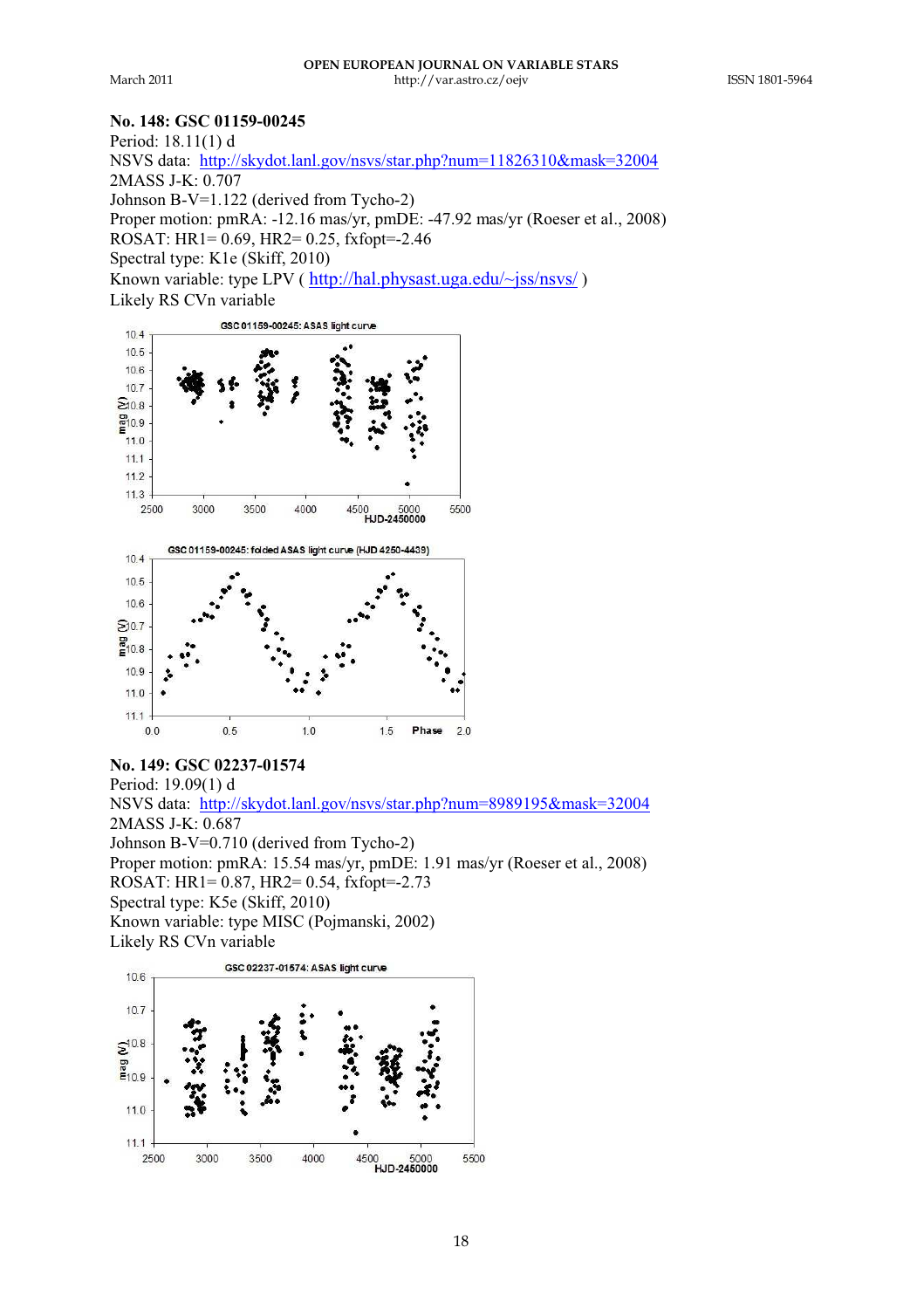![](_page_18_Figure_3.jpeg)

Acknowledgements: This research has made use of the SIMBAD and VizieR databases operated at the Centre de Données Astronomiques (Strasbourg) in France, of the Smithsonian/NASA Astrophysics Data System and of the International Variable Star Index (http://www.aavso.org/ysx/, AAVSO). This publication makes use of data products from the Two Micron All Sky Survey. It is a pleasure to thank John Greaves for his suggestions and helpful comments.

#### **References:**

Benko J. M., Csubry Z., Acta Astronomica, 2007, 57, 73-85 (2007AcA....57...73B)

Berdyugina S. V., 2005, Living Rev. Solar Phys., 2, 8 http://www.livingreviews.org/lrsp-2005-8

Bernhard K., Lloyd C., 2008, OEJV, 82 (2008OEJV...82....1B)

Bernhard K., Lloyd C., Frank P., 2010, OEJV, 123 (2010OEJV..123....1B)

González-Solares E. A., Walton N. A., Greimel R., Drew J. E., Irwin M. J., Sale S. E., Andrews K., Aungwerojwit A., Barlow M. J., van den Besselaar E., Corradi R. L. M., Gänsicke B. T., Groot P. J., Hales A. S., Hopewell E. C., Hu Haili, Irwin J., Knigge C., Lagadec E., Leisy P., Lewis J. R., Mampaso A., Matsuura M., Moont B., Morales-Rueda L., Morris R. A. H., Naylor T., Parker Q. A., Prema P., Pyrzas S., Rixon G. T., Rodríguez-Gil P., Roelofs G., Sabin L., Skillen I., Suso J., Tata R., Viironen K., Vink J. S., Witham A., Wright N. J., Zijlstra A. A., Zurita A., Drake J., Fabregat J., Lennon D. J., Lucas P. W., Martín E. L., Phillipps S., Steeghs D., Unruh Y. C., 2008, MNRAS, 388, 89 (2008MNRAS.388...89G)

Høg E., Fabricius C., Makarov V.V., Urban S., Corbin T., Wycoff G., Bastian U., Schwekendiek P., Wicenec A., 2000, Astron. Astrophys., 355, L27 (2000A&A...355L..27H)

Lenz P., Breger M., 2005, Comm. in Asteroseismology, 146, 53 (2005CoAst.146...53L)

Messina S., Pizzolato N., Guinan E. F., Rodonò M., 2003, A&A, 410, 671 (2003A&A...410..671M)

Norton A.J., Wheatley P.J., West R.G., Haswell C.A., Street R.A., Collier Cameron A., Christian D.J., Clarkson W.I., Enoch B., Gallaway M., Hellier C., Horne K., Irwin J., Kane S.R., Lister T.A., Nicholas J.P., Parley N., Pollacco D., Ryans R., Skillen I., Wilson D.M., 2007, A&A, 467, 785 (2007A&A...467..785N)

Pojmanski, G., 2002, Acta Astronomica, 52, 397 (2002AcA....52..397P)

Roeser S., Schilbach E., Schwan H., Kharchenko N.V., Piskunov A.E., Scholz R.-D., 2008, Astron. Astrophys. 488, 401 (2008A&A...488..401R)